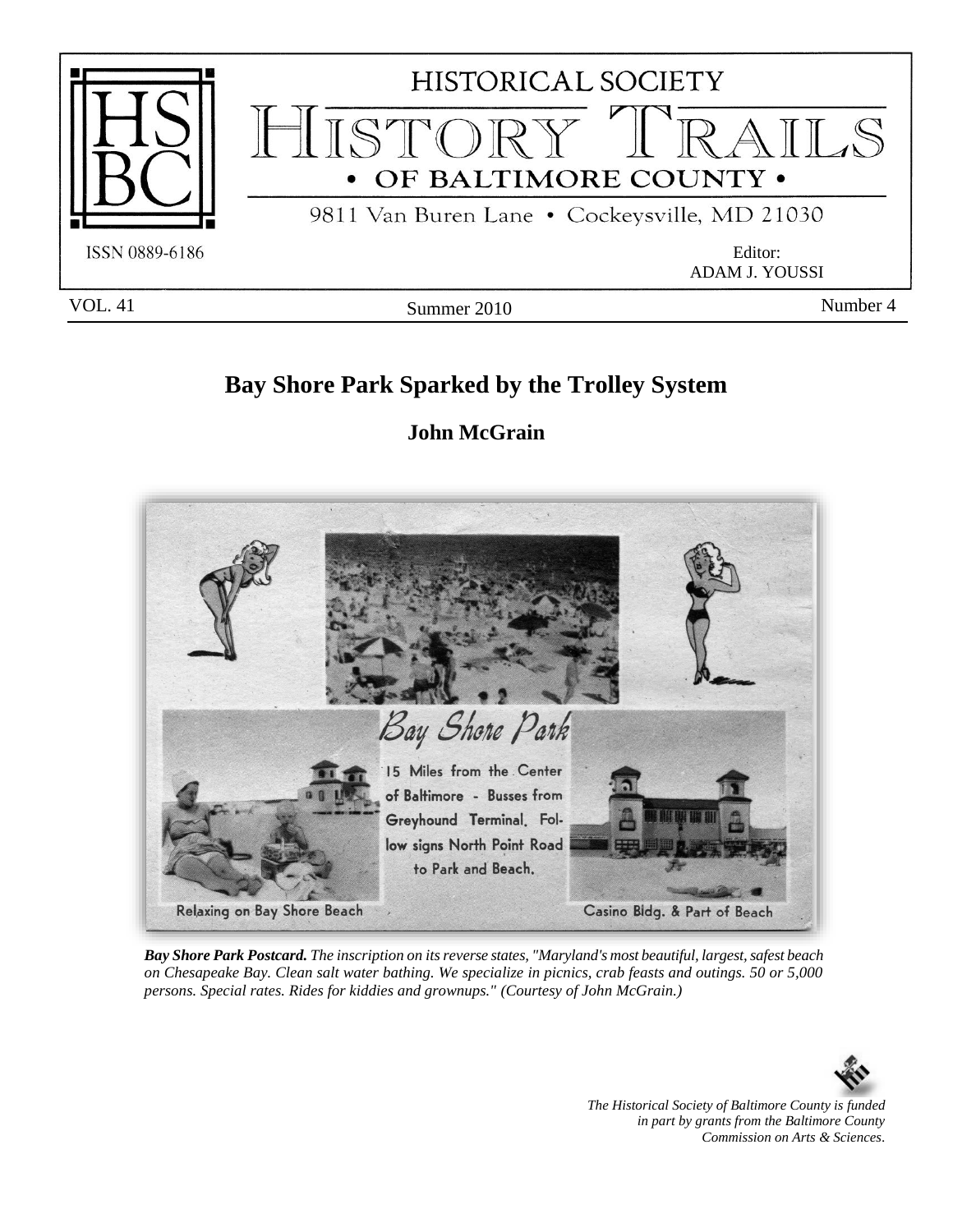Baltimore City's first experimental electric street car system began regular service in August, 1885, operating between the city and Baltimore County's village of Hampden, sometimes by third-rail power and sometimes by small battery-powered cars. The car line was a national "first," as far as fare-paying electric service goes. By 1890, Baltimore had heavier and more reliable vehicles on its streets, the true trolley car being one of them, acquiring its power from overhead wires and traveling as fast as traffic moves today, sometimes faster. By 1893, Towson had trolley car service, and in 1899, various competing transit companies were merged into a well-capitalized system named the United Railways and Electric Company.

As a result of these developments, both city and suburban residents suddenly had a wide selection of destinations to choose from. People of moderate means no longer needed to bemoan their lack of a horse and buggy. Instead, seemingly endless destinations beckoned, provided they were within reach of transit stops or pastures suitable for subdivision and rail expansion.

Transit managers resolved to create new destinations of their own, enterprises that would attract fare-paying riders and generate additional revenue for the company. However, this idea was not a new one; steam railroads were in the business of operating parks and picnic groves for quite some time. The Western Maryland Railroad debuted its Greenwood Park Hotel near present-day Mount Wilson as early as 1875, and their elaborate Pen-Mar Park in Washington County near present-day Fort Ritchie was operating in 1877. Even in the days of the horse-car transit system there was the Catonsville Railway Park, a grove that appeared west of Nunnery Lane and north of Frederick road in the 1876 Baltimore City Atlas by G.M. Hopkins.

The electric transit system served Electric Park (at Belvedere Avenue and Reisterstown Road), and established River View (now Point Breeze), and Gwynn Oak Park. All these locations were designed for family oriented amusements, with rides, picnic grounds, bandstands, and food vendors. And, in addition, trolley cars also provided transit to beer gardens, such as Jack Flood's Park at Curtis Bay and Darley Park (now Harford Road and 20th Street).

While many recent immigrants believed a little

alcohol was a healthy part of daily living, many reform-minded Progressive Era Americans thought the exact opposite, and while some took trains to beer gardens, others rode to temperance camps in Glyndon and Emory Grove.

Influenced by temperance ideology, transit managers resolved to build an alcohol-free park the public could not resist. Their ideas manifest in plans for creating Bay Shore Park, where they intended to provide the added incentive of salt-water bathing - a pleasure that formerly required the use of excursion boats heading east from Baltimore to Tolchester, or south to North Beach.

By the early twentieth-century, transit systems were robust, and their bonds found ready investors. United Railways was particularly well-situated, flush with capital, and dominating the regional market. Bolstering United Railways' position, Baltimore's population was continually expanding, providing a steady source of new fare-paying customers.

In February 1905, the North Point Land Company sold 30 acres on Shallow Creek to the Baltimore, Sparrows Point & Chesapeake Railway Company, land formerly owned (until two days prior) by Franklin Roberts - the land shown in the 1898 Bromley atlas as the property of Mrs. Joseph Roberts.<sup>1</sup> By 1906, the property was in the hands of United Railways by lease. Not far away was the historic Todd House, and at the tip of North Point the developing fortifications of Fort Howard, a modern, concrete bastion designed to deter any foreign fleet daring to penetrate the Chesapeake Bay.

The careful planning that gave birth to Bay Shore Park is best summed up by an extensive report in the *Sun* of August 5, 1906:

## **BAY SHORE TO OPEN CARS WILL RUN TO NEW RESORT ON NORTH POINT WEDNESDAY TRACK FOLLOWS WATER FRONT Park Covers 80 Acres -- Fine Buildings Completed -- Good Bathing Promised**

The Baltimore, Sparrows Point and Chesapeake Railway Company hoped to have the work of construction on its Bay Shore extension from Sparrows Point sufficiently advanced to admit opening the line to Fort Howard and Bay Shore Park by noon yesterday, but was prevented by the heavy rains of the past few days. Unless something occurs to prevent this, the opening will take place on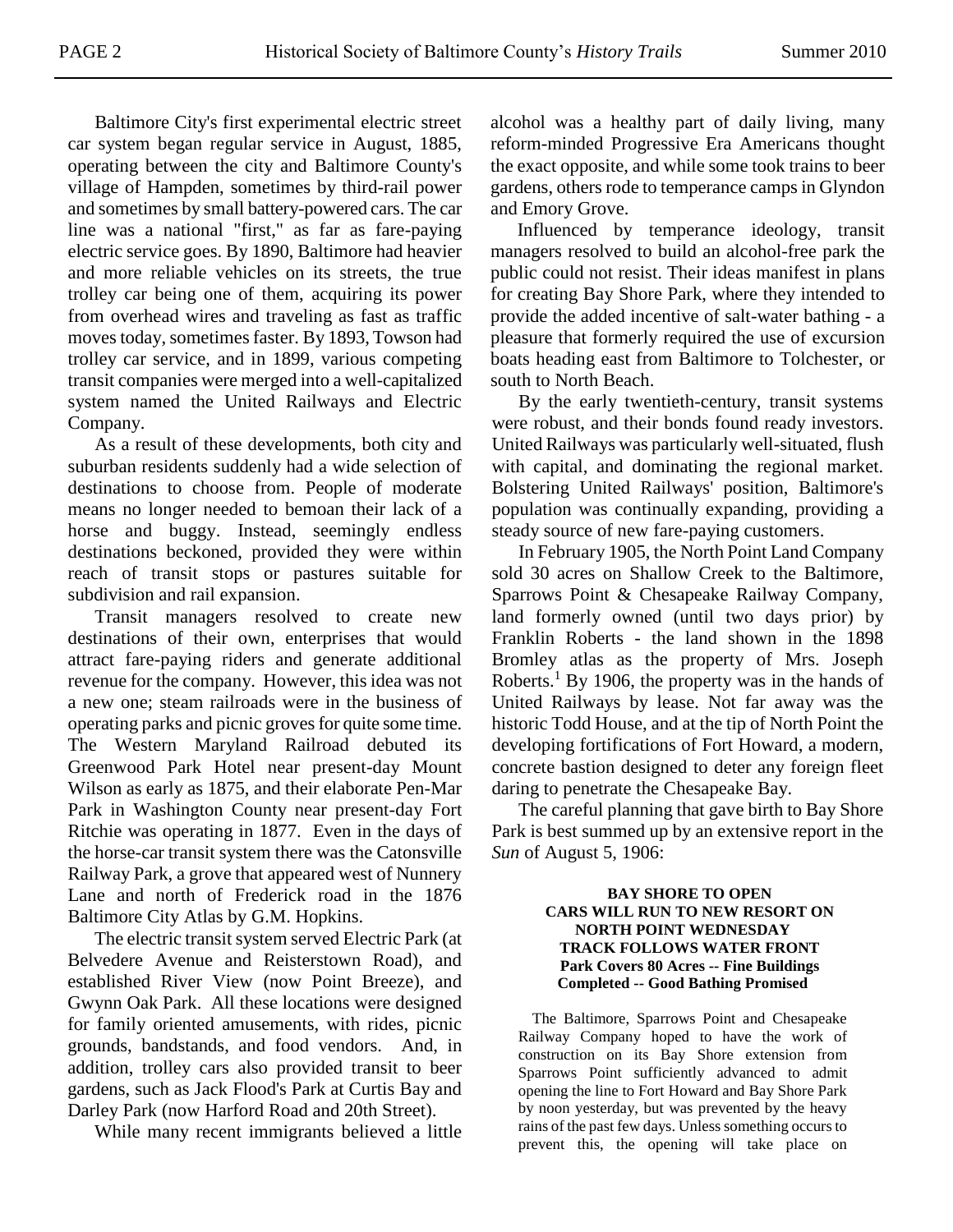## Wednesday.

The line is constructed as a double track eastwardly from Sparrows Point for 2.18 miles, the balance of the line being in the form of a loop, the distance around which is 1.56 miles. This loop enables the line to take in Fort Howard and Bay Shore Park and to parallel the shore for over a mile. Jones, North Point, and Shallow Creeks are all crossed by substantial bridges between Sparrows Point and the park, only the first two are crossed in returning from the park, as the north side of the line will pass considerably above the head of Shallow Creek. On account of the departure from a direct line to take in Fort Howard the trip going will be .63 of a mile longer than the return trip.

The track next to the bay has been constructed at an elevation of seven feet above low water and is protected by a seawall 5,000 feet in length. Connecting with the seawall is a pier, not completed, extending 1, 000 feet into the bay.

#### **Music Pavilion Seats 2,000**

The buildings already completed consist, besides the carousel building, railway station and restaurant, of a music pavilion, with orchestra shell and seating capacity for 2,000 persons, a bath house of modern design, containing 185 rooms: a dancing pavilion, surmounting a billiard hall, upon the ground floor, in the rear of which is a bowling building with 10 alleys. The restaurant building is commodious and imposing.

The railway station is 208 feet in length and of pleasing design, while the carousel building is one of the finest in the country. There is in the park a pump house, equipped with filters and fire pumps. This building stands over an artesian well 340 feet in depth. Slightly in the rear, between the restaurant building and music pavilion which are connected, stand the administration and machinery buildings.

When completed the pier will have upon its outer and circular end a two-story pavilion, while between it and the shore will be a number of ornamental shelters in which persons may sit in the shade and watch the bathers.

#### **Changing Gauge of Tracks**

To facilitate delivery of railway and other building material one track on each double section and the entire loop were at first laid to steam-railroad gauge and operated by a locomotive. This admitted the freight cars arriving with material coming straight through to destination without breaking bulk at Sparrows Point.

The tracks are now being widened eight inches to adapt them to the United Railway's gauge, so that when certain improvements are made in the Highlandtown section prior to the opening of the next season cars may be run through to the shore from any of the city lines. A small loop, 2,966 feet in length, has been constructed inside of the large loop, to surround the buildings upon the quadrangle and connects with the main loop north and south of the railway station. Its first use was to expedite construction by convenient delivery of the material to the buildings, with the ultimate object of facilitating the handling of equipment. As they arrive and discharge passengers on busy days, they will, if not immediately loaded for the return trip, take the inner loop to the north end of the station, pass around and take a position near the south end of the station and await orders. Provision has been made for constructing a storage yard upon this loop should it in the future become necessary. This will enable the company to fit the service to the demand and avoid unnecessary car mileage, such travel as a rule being heavy in opposite directions at different hours.

## **Water From Artesian Wells**

The artesian drinking water is pure, except that it is strongly impregnated with iron, which affects both taste and color. Acting on the steel company's experience at Sparrows Point and the government experience at Fort Howard, the Bay Shore Park Company has provided an up-to-date filter plant, while the ornamental fountain in the center of the quadrangle serves an additional or main purpose of spraying the water to relieve it of the iron flavor.

The park reservation consists of 30 acres of land, with one-fourth of a mile front on the bay, about half of which has been improved, while the remainder is held for hotel or other uses. The land is a portion of a 550-acre tract formerly owned by Franklin Roberts, but now controlled by the North Point Land Company, of which Mr. Roberts is president. The railway extension from Sparrows Point and the establishment of Bay Shore Park are intended to meet a long-felt want of an urban and suburban population approximating three-quarters of a million people.

While the water will not be so salty at the park, owing to the strong flow of the Susquehanna, yet it will be so strong enough to satisfy the designation of "salt water bathing, for which elaborate and up-to-date facilities have been provided. The beach is hard and smooth, and the water deepens so gradually that a non-swimming adult may venture out 1,000 feet with perfect safety.

#### **Alcoholic Liquors Barred**

The sale of intoxicating liquors will not be allowed. In addition to the city car fare to Highlandtown, there will be a charge of 10 cents in each direction, with free admission to the grounds and to the pier when completed.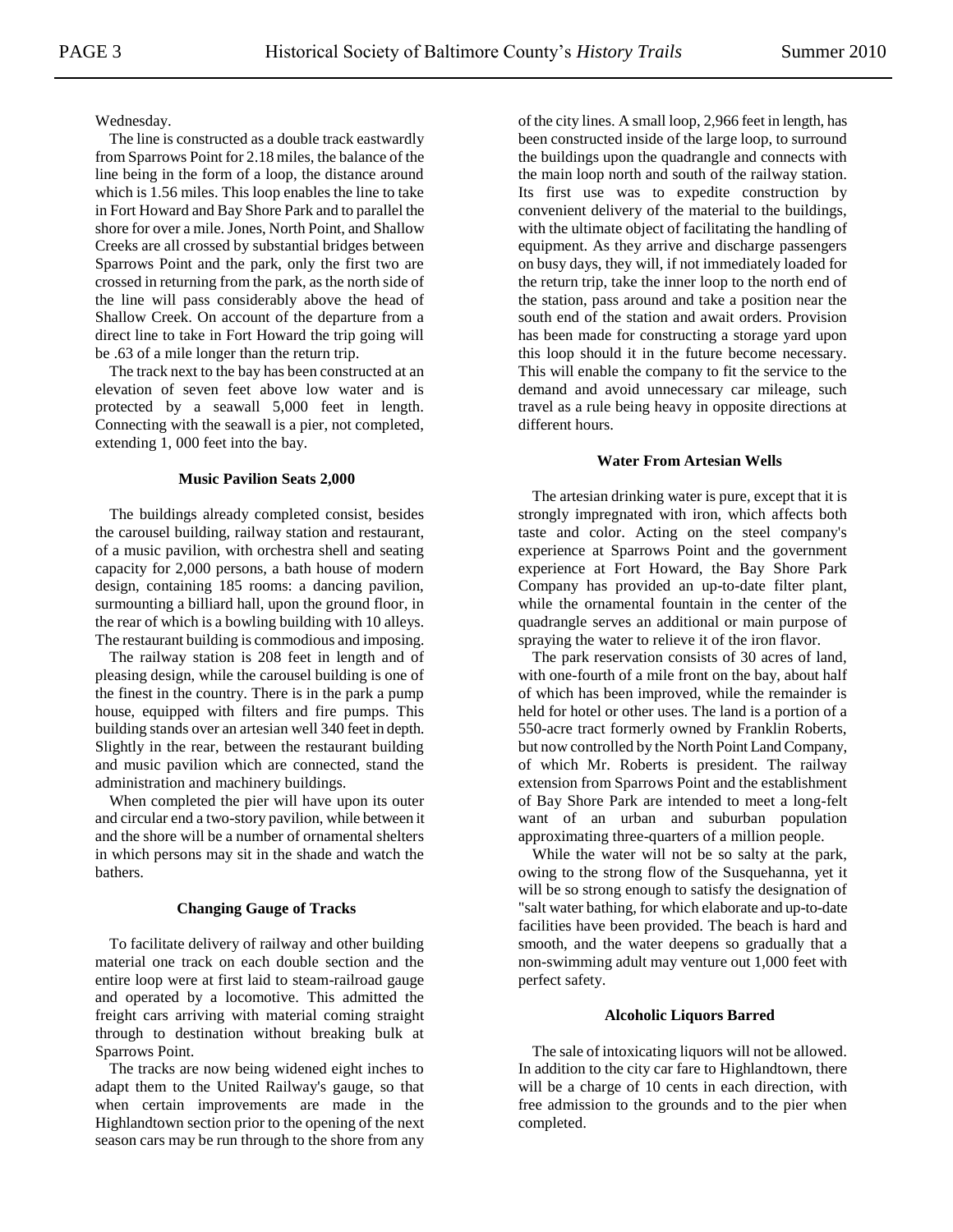It is believed that the building of the Bay Shore extension should be of considerable interest to the Government, which has recently increased the garrison at Fort Howard, the convenience of which must be greatly sub-served by the road, which will have a station within 100 yards of the fort gate. As originally planned, the road was to have been constructed partly upon Government property, but in view of the necessity for concealing some important features of the plan of defense, the Secretary of War decided that the public should not be given promiscuous admission to the reservation by the railway. The company persisted, but the Secretary was obdurate. The following extract from a letter from President Hood to Colonel Thorp, the commandant, recites some of the advantages that might have resulted to the garrison from such an arrangement.

Assuming that the large expenditures which have been made by the Government at Fort Howard are not for ornamental purposes, but for effective defensive ones, I think as an engineer and an old soldier, that the effectiveness of the garrison in preventing landing by an enemy to pass the fort by or to take it in the rear would be materially enhanced by having the railway road bed across Shallow Creek and extending northwardly one and one-half miles to Black Marsh, for use in handling troops upon the most direct line, as they would thus be relieved of the necessity of not only passing around the head of Denton Creek, but of Shallow Creek as well---that is, they would place both of these obstructions behind them by using this 1,200 foot crossing.

I would add that it would be entirely satisfactory for the Government to reserve in any such grant of right of way full power to suspend railway services upon such right of way during any defensive operations with which it would interfere. Of course, this would not only go without saying, but the railway company would stand ready at any time to place the transportation facilities of its system at the service of the government for the quick handling of troops in any number, it is often being called upon to handle 50,000 passengers to and from a single resort in a few hours while it has a record of having handled something over 700,000 persons in 20 hours.

The park waterfront and particularly the pier will furnish an unobstructed view of Fort Howard, one of the main defenses of Baltimore, and of shipping entering or leaving the port.

#### **The Men Who Did The Work**

Those prominently connected with this railway and park development, in addition to the executive staff of the companies, which latter is the same as that: of the United Railways, were:

D.B. Banks, chief engineer, who gave special attention to design of pier and seawall and providing water supply.

J. M. Hood, Jr., principal assistant engineer, who made the final location of line and has had general supervision of construction.

D.J. Hahn, resident engineer, who has had charge of operations upon the ground.

F.O. Keilholtz, consulting engineer.

T.A. Cross, superintendent of overhead lines, in charge of electrical work.

Messrs. Simonson & Pietsch, architects of all buildings.

The Constructing Engineers' Company and D. E. Evans were the contractors for railway and electric construction; Sanford A. Brooks and Andrew Miller, for pile and other timberwork; Filbert Paving and Construction Company, for concrete work, and H.B. Rippel and Charles L. Stockhausen, for the resort buildings.

The resort has been leased and will be managed by Mr. M.J. Fitzsimmons, manager at Riverview.

The sharper curves have been so constructed by use of parabolic segments that when in perfect tune no appreciable shock will be felt in the transition of cars from straight lines at the higher attainable speed. The whole character of construction is in keeping with the best steam railroad practice. Owing to the three creeks intervening between Sparrows Point and the bay, and necessitating the use of circuitous routes of access, the supervision and execution of the work was difficult. Besides, it added materially to the cost, which will total, in round figures, half a million dollars \$300,000 for the railway and \$200,000 for the resort. The park company is a separate corporation from the railway company.

The operations throughout were materially facilitated by the earnest cooperation of Messrs. F. W. and R. K. Wood respectively, president and general agent of the Maryland Steel Company. That company, in addition, performed the actual work of construction upon the portion of the line between Sparrows Point and Jones Creek. <sup>2</sup>

The *Sun's* article included a large aerial rendering of the park and pier, as well as a map titled "From City Streets to Salt Water, Route to Bay Shore Park."

The *Sun,* however*,* was not the only publication to report in such detail about the park. The *Baltimore American* published a more sprightly article on the day of the park's official opening, August 11, 1906, describing a sneak-preview given to selected guests:

**BAY SHORE PARK WILL OPEN TODAY NEW RESORT ON CHESAPEAKE READY FOR PUBLIC. OFFICIALS OF UNITED RAILWAYS AND ELECTRIC COMPANY AND NUMBER OF INVITED GUESTS MAKE**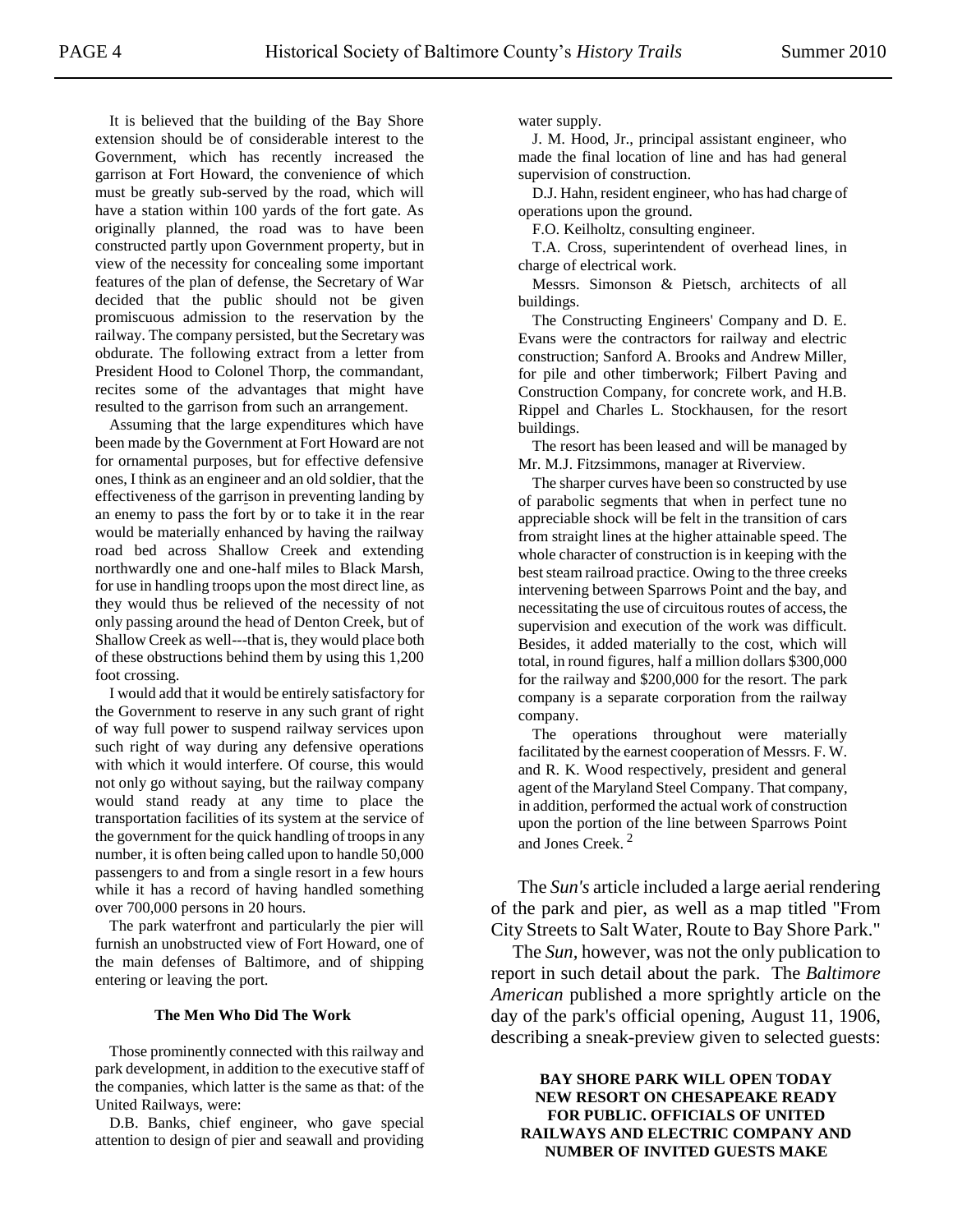## **FORMAL INSPECTION OF PLACE - ARRANGEMENTS MADE TO HAVE ROYAL ARTILLERY BAND GIVE FIRST CONCERT. CARS TO RUN FROM CITY EVERY TEN MINUTES**

Bay Shore Park, the magnificent new resort of the United Railways and Electric Company, will open today, with the Royal Artillery Band, Gulseppe Alala, conductor, in attendance.

Yesterday afternoon there was an informal inspection of the place by a small party. Guests of the United, and every member were enthusiastic over the unexpected beauties of the resort. At 5 o'clock the car Lord Baltimore departed, with the guests aboard, from the corner of Baltimore and Holiday streets. There were General Manager House, to chaperon the crowd; Assistant Manager Jim Pratt, Otto O. Simonson, with his fund of unexcelled yarns; Choirmaster John Tingley, William Early, with a smile of satisfaction that didn't come off the entire trip; genial David Evans, who has worked like a Trojan for the success of the resort; John M. Hood, Jr., son of the president, and a dozen or so others, all forming a merry party. At Sparrows Point a stop was made to take on Mr. R.K. Wood, general agent of the Maryland Steel Company, who has taken great interest in the success of the project.

It is doubtful if there is any trolley ride about Baltimore as attractive as that from Sparrows Point to the Bay Shore, through fertile farm lands that skirt the track; the fields rich with ungarnered fruit or waving with unharvested grain. Farmhouses, the doors of which are filled with women and children, to whom the clang of the trolley bell is as yet a novelty, are rapidly passed. Through half-cleared woodland and along country roads speeds the car, and then the Bay breaks into view.

"Magnificent, magnificent!" said the guests of yesterday, who had expected nothing to equal the scene that was before them.

## **Scene at the Resort**

Once at the resort, however, the scene was nonethe-less surprising. There before them was a symphony in white - every building silent and imposing as though patiently awaiting the crowd that will come this afternoon. There was the carousel building, the railway station, the restaurant, the music pavilion, the bathhouse, dancing pavilion with bowling alley and billiard parlors, the pumping station, fountain, 1000 foot pier and everything needed to equip a first-class resort such as the Bay Shore is intended to be.

The guests yesterday amused themselves with bowling, pool, etc., or inspected the various structures from the towers of the restaurant building and the

kitchen which is awaiting the coming of the chef and corps of waiters who will be there under the supervision of Mr. M.J. Fitzsimmons, lessee of the grounds. The electrical display in the evening was superb.

The return trip was made by way of Riverview. It was here that the masterstroke was made. After listening to the music, given by the Royal Artillery Band, the guests decided that so pretentious a place as the Bay Shore could be fittingly opened only by the Royal Artillery Band.

Messrs. Simonson and Evans labored long and loyally with Manager Fitzsimmons, who at first was loath to permit the band to leave Riverview. Finally, to the great delight of all, he consented, and so the Royal Artillery Band will be present at the opening of Bay Shore this afternoon and evening. Another band will be at River View.

A 10-minute car schedule is to be observed by the company. The first car this morning will leave Howard and Franklin streets at 7 o' clock, and cars thereafter will run every 10 minutes. On Sundays cars will leave at about 5 o'clock. The last car will leave Bay Shore at 11: 20 p. m. As no toxicating liquors are to be sold at the resort, exceptionally select classes of people are expected to patronize it.

#### **Yesterday's Visitors**

Those in the party yesterday were:

Messrs. Otto G. Simonson and T.W. Pietsch, architects; David E. Evans, contractor; M.J. Fitzsimmons, lessee; R.K. Wood, general agent Maryland Steel Co.; Wm. A House, James R. Pratt, Wm. Early, John Tingle, J.M. Hood, Jr., T.A. Cross, H.H. Adams, W.H. Staub, J. W. Gunts, Carroll Thomas, J.K. Morris, J.E. Harrall, D.J. Hauer, O.C. Jurney, Major J.S. Pangborn, D.F. Daley, J.G. Nelson, A.E. Hungerford, E.S. Greene and J.S. Gaeller.

A luncheon was served aboard the car.<sup>3</sup>



*Bay Shore Park Postcard. Inscription reads, "Band Pavilion, Bay Shore Park, Near Baltimore, MD." (Courtesy of John McGrain.)*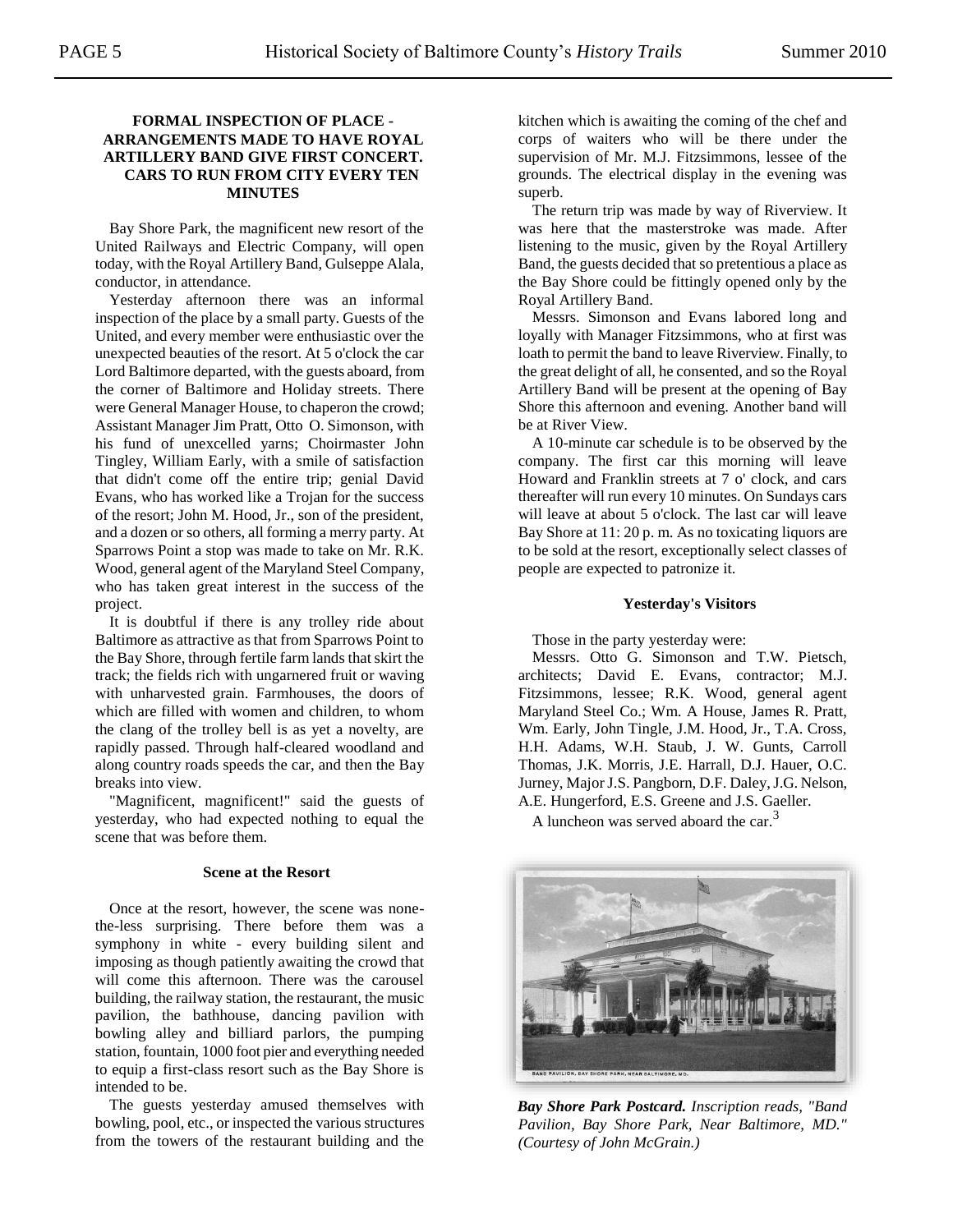As promised, the park opened on time and the Royal Artillery Band was weaned away from River View to perform at Bay Shore. The conductor, G. Aiala, a 34-year-old native of Leece, Italy, managed to develop a march titled "Bay Shore Park" on brief notice. Another march was titled "United Railways and Electric Company." Both compositions would surely make interesting pieces if published, but they probably only existed in manuscript. Half of the opening day report in the *Baltimore American* was devoted to the band's selections:

## **BAY SHORE PARK FORMALLY OPENED SOME OF THE BEST PEOPLE IN ATTENDANCE - ROYAL ARTILLERY BAND GIVES SELECT PROGRAM**

Bay Shore Park, the new resort of the United Railways and Electric Company was formally opened yesterday afternoon. The Royal Artillery Band rendered a special program to the great delight of a large crowd. Both in the afternoon and evening the accommodations of the place were put to the test, and every visitor was loud in his or her praises of its matchless beauties.

A feature of the attendance was the class of people present. Apparently the best people of Baltimore were there. There was a goodly sprinkling of unattended women and children, which bespoke the feeling of confidence universally felt as to the tone of the resort. No toxicating liquors were sold, and none will be sold. In consequence of this it is expected that the resort will be patronized to a large extent by religious denominations.... 4



*Bay Shore Park Postcard, postmarked December 1915. Inscription states, "Bird's Eye View of Bay Shore Park, Near Baltimore, MD." (Courtesy of John McGrain.)*

A *Sun* reporter was taken aback by the beauty of it all:

#### **BAY SHORE PARK OPEN INSPECTION PARTY OF OFFICERS AND GUESTS**

...The buildings are all finished in white, which presents a pleasing picture, with a background of shady oaks and elms, and with the green sward surrounding them.

It is at night however, when the resort shows. Surrounding all the buildings and all the archways leading to them are thousands of electric lights. When these are lighted up the display is magnificent and effects an illumination not heretofore attempted on such a scale in or around Baltimore. It is a scene of beauty, and Major (J.G.) Pangborn, who was a guest of the inspection party, said the conception was marvelous. He had never seen it surpassed in any similar undertaking in all his travels, and it has seldom been equaled, he said. $5$ 

Sunday, August 12, drew large crowds to the resort and, in spite of having a march named in its honor, the United Railways and Electric Company experienced an embarrassing power failure that stopped the trolley cars in their tracks.

Power for the suburban lines was supplied by the Pratt Street Powerhouse (built in 1893) on Pier Four, the same white elephant that was later turned into the Six Flags theme park and P.T. Flagg's disco, and later turned into the ESPN Zone which operated until 2010. The backup power source at Westport also failed, and things quickly became complicated for the customers, trolley lines, and Bay Shore Park:

#### **CITY CAR LINES STILL CRIPPLED**

**EXPERTS ENGAGED TO PROBE POWER-HOUSE TROUBLE. ONLY BY USE OF BORROWED ENERGY IS THE UNITED COMPANY ABLE TO RUN TROLLEYS ON SCHEDULE TIME. FURTHER DETAILS OF THE SERIOUS TIE-UP OF SATURDAY -- MAYOR TIMANUS WAS ONE OF THE UNFORTUNATE PASSENGERS STALLED AT BAY SHORE PARK.**

The United Railways and Electric Company has not yet altogether recovered from the breakdown in its Pratt Street power-house, which on Saturday afternoon and night affected all of its city lines and resulted in a complete tie-up of its eastern suburban trolleys from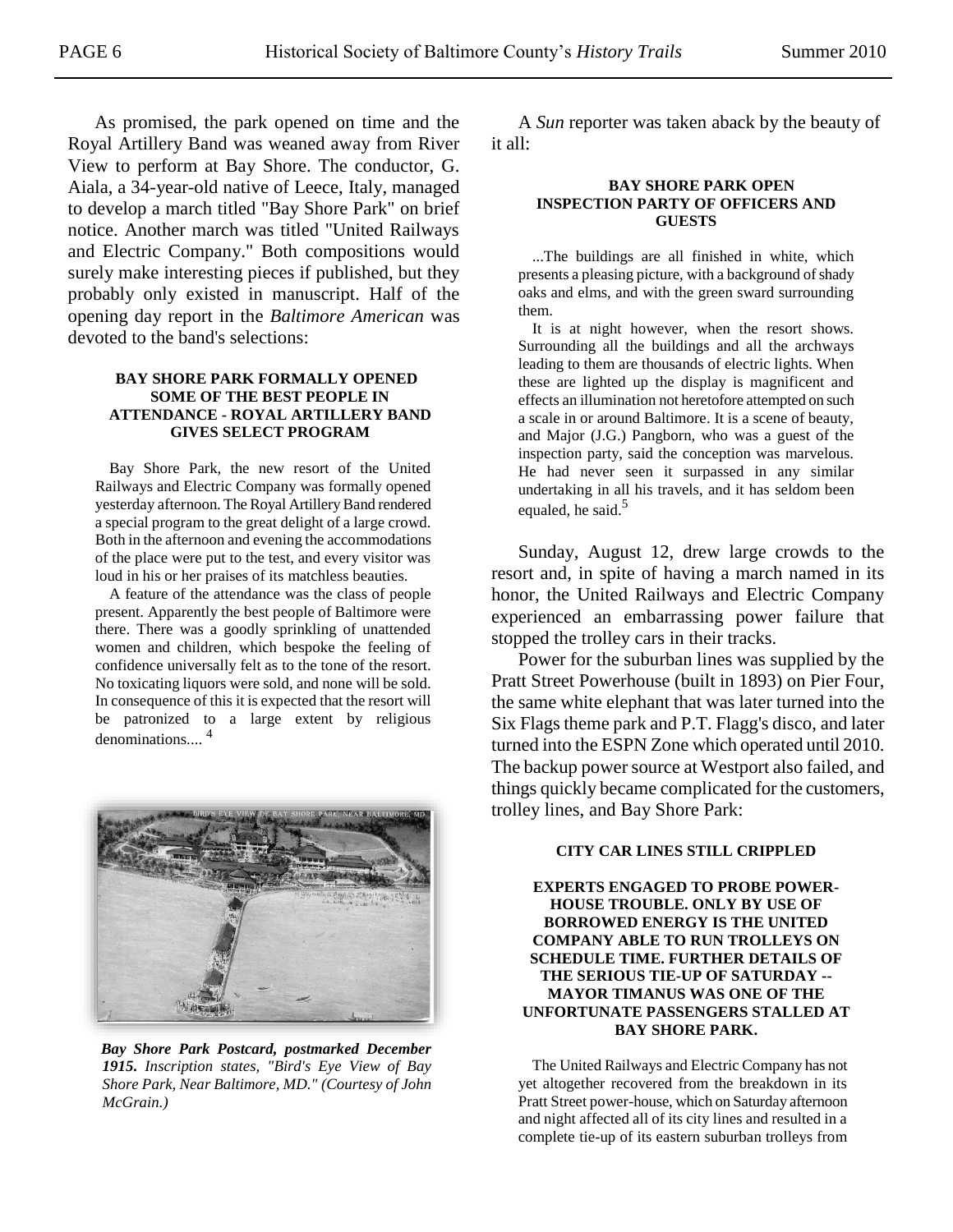10:30 p.m. until 1 o'clock yesterday morning. Cars in this and all other sections of the city and suburbs were running on schedule time yesterday, and carrying throngs of people to the various resorts, but the company was borrowing power from the Westport station of the Consolidated Gas, Electric Light and Power Company in order to make up for its own shortage. An extra force of machinists was put at work a good part of yesterday at the Pratt Street powerhouse, and about 8 o'clock in the afternoon had succeeded in greatly improving conditions. Crossed wires and defects in oiling machinery are said to have been the primary cause of the trouble.

There were two delays of the trolley lines Saturday because of the shortage of power, one from 4 to 5 p.m. and delay is said to have been the most serious with which this city has had to contend in the local history of street railways. All travel on the eastern suburban lines was at a standstill, and hundreds of people who had gone for pleasure rides to the new Bay Shore Park, River View and the numerous smaller resorts east of the city, were either compelled to spend the night away from home or did not finally reach their domiciles until the small hours before daybreak.

#### **Arrival of Last Cars**

The last cars on the Roland Park and Highlandtown lines, coming from River View, did not reach the city until nearly 2 a.m. and it was not until shortly after that hour that the last North Point trolleys from the Bay Shore Park brought their loads of weary passengers back to town. Many of the latter living far away from the center of the city were compelled to walk a mile or more before reaching their homes. Some who live in Walbrook and other northwestern suburbs made no attempt to get home, but lodged for the remainder of the night at downtown hotels. The last cars on the Back and Middle River line also got into the city about 2 a.m. and their passengers had similar experiences.

At some of the "down the river" resorts it is said that parties were organized to make the return trip to Baltimore by launches, but that the proprietors, in an attempt to reap a harvest, ran up the prices for boats to such an extent that the idea was abandoned, and the stalled passengers took chances of getting home in the cars.

Usually the crowds at the various resorts are pretty well on their way to Baltimore by 11:30 o'clock, but on Saturday night not even a start had been made by that time. Midnight rolled around, and as there were no cars running, friends and relatives began to show their anxiety. Telephone bells began to ring, and all of the car barns, as well as police stations were kept busy answering inquiries about the tie-up.

To make matters worse, many of the passengers who had been sitting constantly in the cars for many hours, were caught in the rainstorm, which came up rather suddenly shortly before 2 o'clock. Because of the strong wind little protection was afforded by the curtains of the cars, and not a few were compelled to make the return trip home with their clothes drenched.

## **Mayor Timanus Held Up**

The new Bay Shore Park had the honor of having Mayor Timanus as one of its stalled passengers. The Mayor made the trip with several friends, and after waiting for three hours, telephoned to the city for his automobile. His chauffeur immediately started for Bay Shore Park and made the trip in a little more than an hour. It was then about 1:30 o'clock, and when the Mayor and his friends were safely seated in the machine the chauffeur headed it for Baltimore. All went well until Highlandtown was reached, when one of the tires became punctured. Here more than a half hour was lost in an endeavor to mend the tire. Finally the job was completed but the remainder of the trip to the city was made at a slower speed, the result being that it was about 4 o'clock yesterday morning when the Mayor's auto pulled up at his home on Roland Avenue, Roland Park.

General Manager William A. House, of the Railways Company, fared worse than the Mayor. He did not arrive at his home, at Roland Park, until nearly 6 o'clock, almost in time for breakfast. Mr. House made the trip to Bay Shore Park for the purpose of seeing that things went along smoothly on opening night and was caught in the midst of the tie-up.

Mr. House spent nearly all day at his office, and was constantly on the lookout for more trouble.

"We are at a loss," he said yesterday, "to know just what caused the accident. We know that some of the machinery broke, but just what caused the tie-up, the officials of the company do not know. Yesterday the breakdown occurred first at the Westport powerhouse, which is supplying our system with power while repairs are being made to our power-house on Pratt Street."

## **Experts Employed**

"A breakdown in our system was almost unknown in Baltimore until about four months ago. Since that time, however, we have had at least four. Just what is the real cause we are at a loss to understand. The officials propose to find out, however, and have employed experts to make a thorough investigation of our entire plant and to submit a written report pointing out what needs to be done to avoid further tie-ups. It is the idea of the service that can be had and to attain this end no expense will be spared."<sup>6</sup>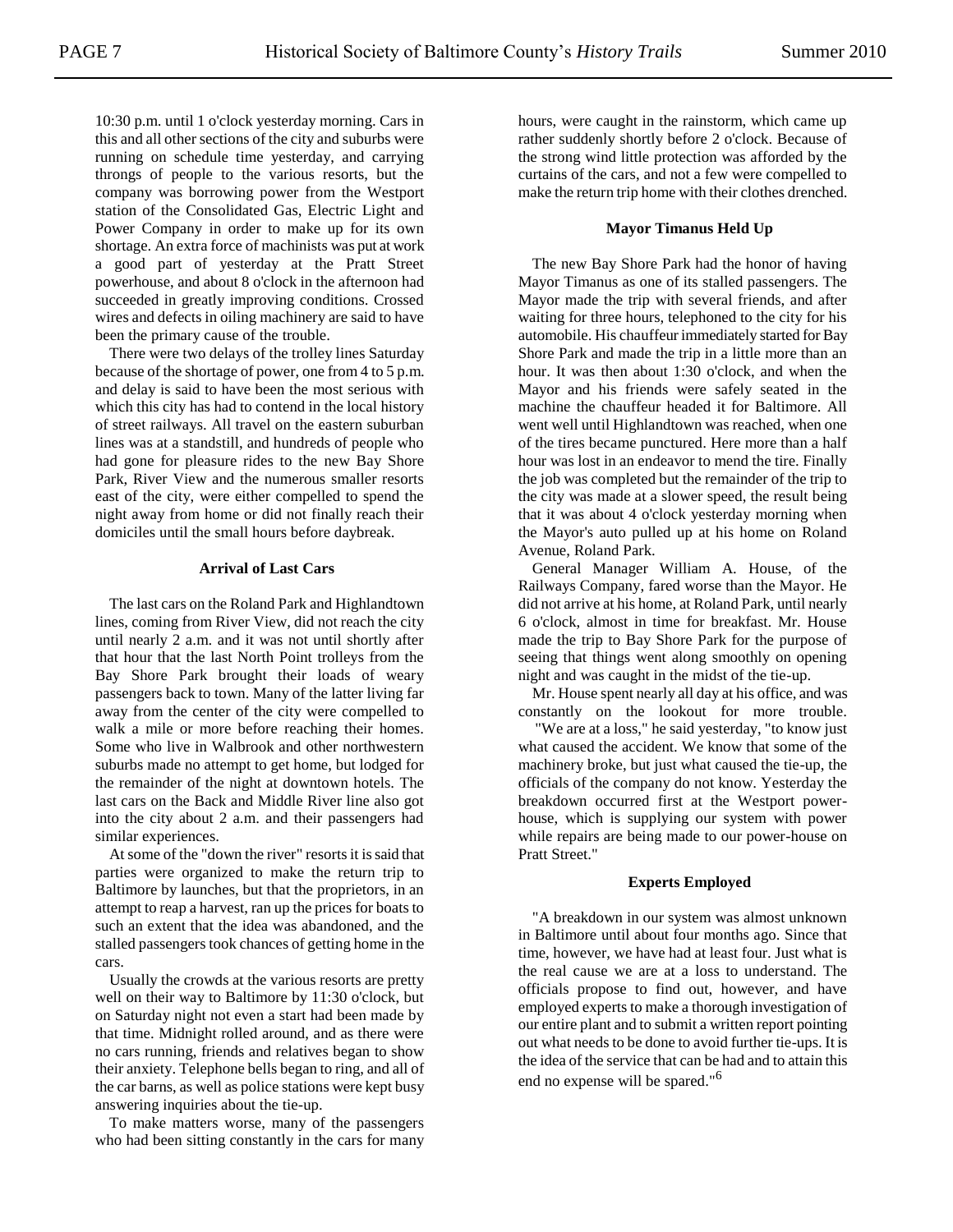Two days after the fiasco, the *Baltimore American* ran a cartoon showing the hand of U.R. West, president of the utility, inscribing on a sheet of United Railways letterhead: "I promise to do better."<sup>7</sup>

Despite the early set-backs, Bay Shore was on its way to a long career building memories for thousands of people, especially city residents starved for space and cool breezes.

A Bay Shore postcard, postmarked June 29, 1907, reads, "See, I have kept my promise, I spent yesterday down here [at Bay Shore Park]. It certainly is a pretty place."<sup>8</sup> Thousands of brief testimonials like this survive in scattered postcard collections.

Estella Spencer wrote about the days of the 1910s in an "I Remember Article" more than fifty-years after-the-fact:

One of the big thrills of a brand new summer 50 years ago was packing up with the whole family and riding out to the Bay Shore Park Hotel for a sumptuous chicken or seafood dinner.

It wasn't really a hotel, for you couldn't get overnight accommodations. Many people referred to it as the Mansion House. Actually it was an establishment which operated only dining rooms, and it was well known for its excellent food....

A sign on it advertised a seafood supper for 75 cents. I was too young in those days to pay much attention to prices. I remember the meals principally as huge affairs consisting of so much food - fried chicken and crab imperial, among other things - that you couldn't eat it all.

I remember the great expanses of tables in the dining room, all set with great white cloths, shining crystal and beautiful silver.

I was always impressed with the look of the hotel when we visited it early every summer. They painted the place every spring, and all its woodwork gleamed fresh and white. They took infinite pains with the grounds. The lawn was rich and green and perfectly trimmed. The iris and peonies were in bloom, huge and colorful, and around a fountain at the hotel there were geraniums, petunias and sweet alyssum.

... [My father] worked there as a waiter for a season or two. In later years, after he went into businesses for himself, our whole family went back to the hotel at least once a season for a fine meal and an exciting day at the Bay Shore Park amusement area.

We children got to visit the park two or three times a summer. On the last day of school our entire student body, along with parents and teachers, spent a day there. Several schools held such parties. Later, as the summer moved along, Sunday School outings would be held there.

Our family - my mother, father and ten children lived on North Point Road in a neighborhood that didn't have any special name at the time. It is known as Edgemere now. We had a stable with two or three horses and a delivery wagon or two. My father bought up fruits and vegetables at the markets in Baltimore and sold them to housewives along a route through Sparrows Point. He also operated a small grocery store beside our house....

Bay Shore Park was, of course, a favorite with all the children. Along the midway we rode the flying' horses and a super roller coaster called the Thingamajig. There was a constant rattle of gunfire from the shooting galleries, the chatter of the men in the game booths, and two or three times a day there was a band concert. All happy noises.

Swimming was one of the bigger attractions. Bay Shore had a nice beach to begin with, and periodically hundreds of loads of white sand were brought in and spread. Bay Shore Park was a very decorous place, because it catered chiefly to family trade. Only children of 12 and under were allowed to appear in trunks.

Sometimes we ate at the big hotel. More often we selected a shaded picnic table - there were 1,000 of them - and spread our fried chicken, baked ham, potato salad, pies, cakes and lemonade under the trees….<sup>9</sup>

Carleton Jones writes that Bay Shore was called "the Old Point Comfort of Baltimore," a sly dig comparing the working class patrons to the First Families of Virginia who graced the venerable hotel at Old Point, near "Fortress Monroe," as the ladies of Ellen Glasgow's set continued to call it. $10$ 

Michael R. Farrell, historian of trolley cars, thought Bay Shore Park was possibly the only place in the country where a transit line passed under a roller coaster. United Railways acquired 80 semi convertible trolleys under lease from the Emergency Fleet Corporation in 1919 to haul both Sparrows Point workers and park customers. These cars came to be known as the "Red Rockets," (a name also used for red trolleys in Toronto). In the 1920s, during the offseason, the Red Rockets served as substitutes on other city lines. $^{11}$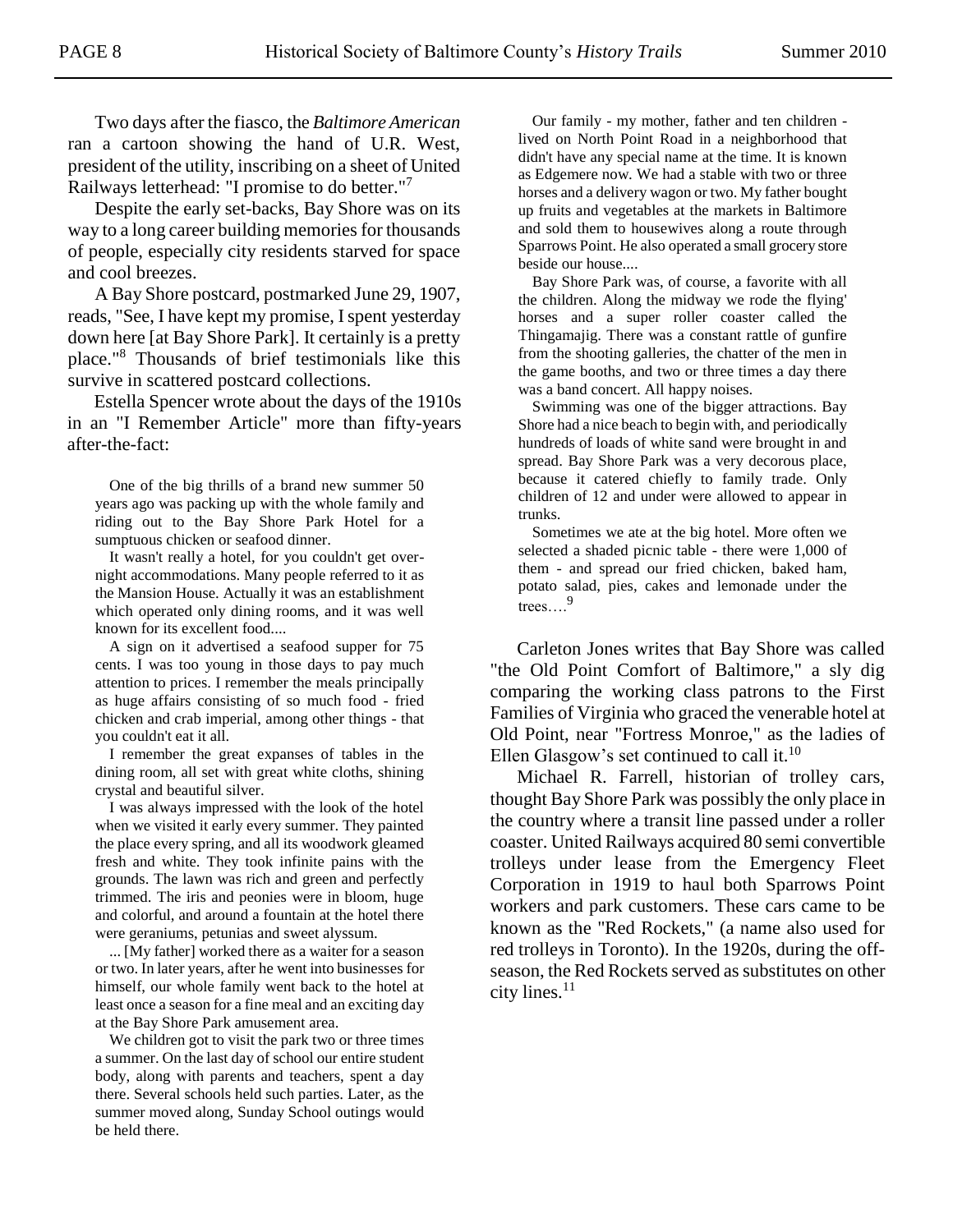

*Red Rocket Trolley Car, c. 1920. Employees and supervisors of the Consolidated Gas Company board the Red Rocket trolley to Bay Shore Park for Company Day. The trolley inscription reads, "Baltimore, Sparrows Point & Bay Shore." Photograph captured by the Consolidated Gas Company. (Baltimore County Public Library Legacy Web.)*

## Farrell claimed:

A strong competitor for most popular would have to be Bay Shore. The last to be established (it was always served by the United Railways, having been built after the big consolidation), Bay Shore proved to be a hit, and, except for the expansion of the Bethlehem Steel plant, might still be giving competition to Gwynn Oak. Bay Shore was opened in 1906, and much planning went into it. It was served by an extension of the Sparrows Point Line, with cars running straight, through. The ride was an exceptionally interesting one, there being long trestles over Bear, Jones, and North Point Creeks, as well as over Shallow Creek on the Fort Howard part of the loop. Passengers had the impression that the conductor was constantly collecting fares once Highlandtown was left behind, as at various times there were three and four zones. The cars were always crowded in the summer months, and on this line the multiple-unit cars were used to the end.

The park got off to an unforgettable start, when on the evening of its official opening there was a power failure on most of the United's lines in the east Baltimore area. Thousands of people were stranded all along the line until the wee hours of the morning.

United Railways was particularly proud of its station at Bay Shore. There had long been much complaining about the pushing and shoving of passengers attempting to return home from River View after a day's outing. Particular pains were taken to avoid this at Bay Shore, and they worked well. There was a loop, with a platform fenced in so as to segregate incoming from outgoing crowds, making it possible to load the cars in an orderly manner.

Despite the inauspicious beginning due to power failure, the lure of the Chesapeake made the place immediately and immensely popular. As time went on, rides were added to the initial attractions of ballroom, bowling alley, and restaurant. The park was to become a rival of River View, only to meet the same fate, industrial expansion, shortly after World War II.<sup>12</sup>

The nostalgic history of Sparrows Point, titled *Reflections*, reveals an elaborate and well engineered swing system set out in the shallow water; it dangled cables for children to grasp, climb, and drop from into the water.<sup>13</sup>



*Bay Shore Park Swing, c1921. (Baltimore County Public Library Legacy Web.)*



*Bay Shore Park Swing, c1922. (Baltimore County Public Library Legacy Web.)*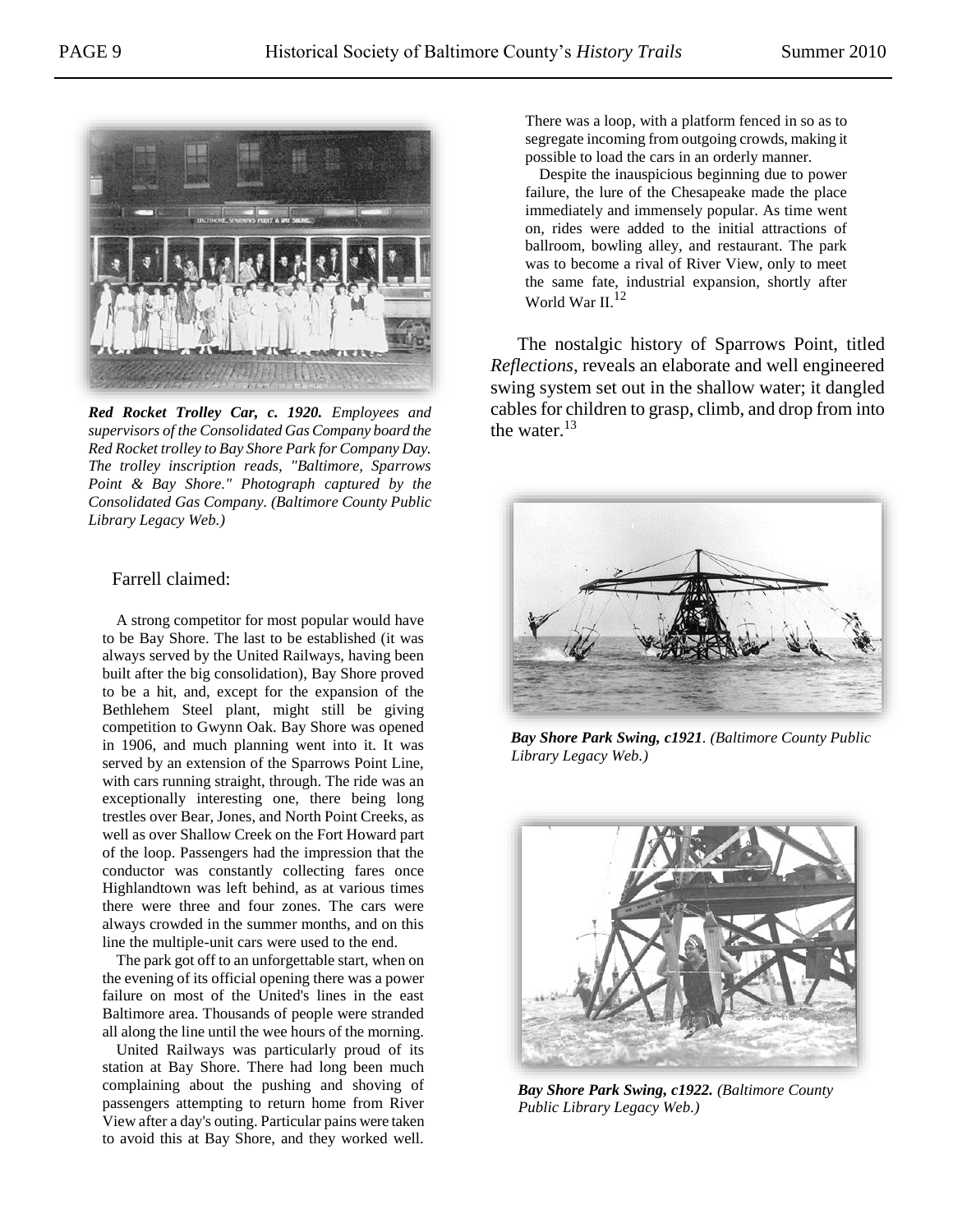Baltimore County's assessors measured most buildings in 1918 but failed to do so at Bay Shore Park; the list of structures and the value of each is presented here for its flavor:

| United R. Ways and Elec. Co.          |                |
|---------------------------------------|----------------|
| 1 lot of ground Bay Shore Power Plant | 170            |
| Imp. Power Plant                      | 30,100         |
| 30 A.N. Point Rd. Bay Shore Park      | 1,020          |
| Imp. Band Stand                       | 22,500         |
| Restaurant                            | 29,250         |
| Dancing Pavilion                      | 11,250         |
| <b>Bath House</b>                     | 13,500         |
| Administration Bldg.                  | 2,700          |
| Pump House                            | 1,125          |
| Bowling                               | 5,625          |
| R.R. Station                          | 6,750          |
| Transformer Bldg                      | 1,112          |
| Amusement Bldg.                       | 1,350          |
| Pop Corn Booth                        | 56             |
| Circle Swing                          | 225            |
| Tours, of the Sea                     | 338            |
| Pier, Shelter, and Sea Wall           | 112,231        |
| Carrousel Bldg.                       | 5,000          |
|                                       | $254.315^{14}$ |

Carleton Jones spoke of a fire in the early 1920s, but the tax ledgers reflect no such loss or subsequent reconstruction from 1918 through 1940. However, newly added assets during that timeframe were a "water toboggan" in 1925, a bathhouse and office structure in 1926, and an "archery" worth \$200 in 1931. The abatement column of the ledger shows the power hours "razed 1937,*"* removing \$5,000 from the company's account.<sup>15</sup> The saddest entry in the records is the transfer of all the assets in 1935 from United Railways Company to Baltimore Transit Company (BTC).

BTC was established to reorganize the bankrupt United Railways, a victim of both the automobile era and the Great Depression. BTC had to be lean and mean to survive, and even though it held onto the same rolling stock and employees as United Railways, BTC was never cherished by the nostalgic peridromophiles. And though it provided rail buffs with true trolley cars until November 1963, it never won their hearts.

George Perry Mahoney, Baltimore County resident, and successful contractor, leased Bay Shore from the transit company in or about 1940. The only fire for which an exact date can be established took place in May 1941, when a blaze in the "spook house" set fire to the entire midway of shooting galleries and pinball machines. Mahoney had 159 carpenters and other workmen repairing the damage before the Memorial Day holiday. The dining rooms and dance pavilions were spared. Park employees pitched in and fought the fire with such dedication that three of them had to be treated for burns.<sup>16</sup>

On June 23, 1944, BTC sold Bay Shore Park to tenant-operator Mahoney.<sup>17</sup> Mahoney only owned and ran Bay Shore two years before reselling it on May 3, 1946, to O. L. Bonifay of Town Real Estate Corporation.<sup>18</sup> The assets passing from Mahoney to Bonifay were listed in the deed. They included, "Equipment located in the Merry-Go-Round building, Equipment located in the Bowling Alley, Equipment located in the Restaurant... Roller Coaster Equipment including four cars motor chain and appurtenances, Whirl-O-Drom including motor cable six cars... Equipment located in the Shooting Gallery...."<sup>19</sup>

Interestingly, Bonifay did not hold onto Bay Shore long at all. In the face of an irresistible offer, Bonifay sold the land after only six months to a company called Title Holding Company. The *Evening Sun* of January 18, 1947, reported that Title Holding Company was, "one of the 'front' organizations" for the steel industry. $20$ 

In the midst of the 1940s sale and resale of Bay Shore Park, shadow companies of steel industry giants Bethlehem and United States Steel were vying for new land to expand their operations. There was dickering in progress for the Todd farm and its Black Marsh, the late Harry B. Wolf's estate was snapped up, and other small parcels changed hands. Because of the secrecy surrounding the land purchases, it seems no one was exactly sure who was acquiring which parcels, and the newspapers were doing their own speculating. An *Evening Sun* article claimed, "...there were reports in the Dundalk and Sparrows Point area that the United States Steel Corporation is acquiring the land in a move to set up a tidewater steel plant rival to Bethlehem Steel's operations. Secrecy has surrounded the operations since they were tentatively launched...."<sup>21</sup>

A few months later, *Baltimore Magazine* reported about Bethlehem Steel's planned expansion in Baltimore in an article titled, "Story of the Month, Bethlehem Moves Towards Expansion Here."<sup>22</sup>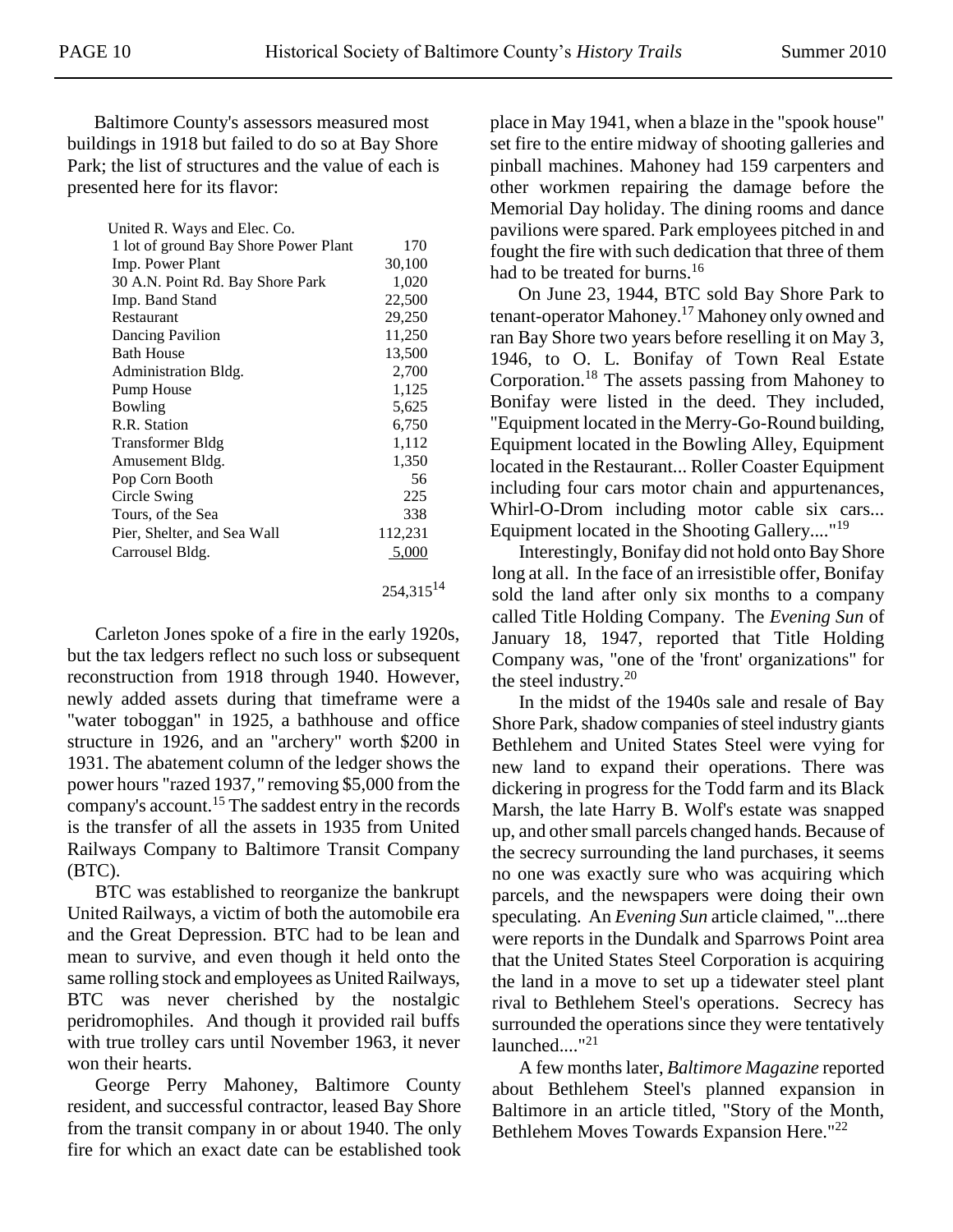Bethlehem Steel's formal announcement was made on August 19, 1947, and the first lamentations of Bay Shore's demise appeared. The writer, Frederick Krelleer, compared the park's fate to that of River View, which was itself replaced by the Western Electric telephone equipment manufacturing plant called Point Breeze. Krelleer wrote, "When Bay Shore will join River View in the limbo of water-front amusement parks has not been stated, but it will, at least be operated the rest of this season. After that, it will probably be remembered as the place where 'many a good time was had by all.'Just as River View is recalled today."<sup>23</sup> In his article, Kreller added a few facts, harking back to the power failure of 1906:

Trolleys--not only from Bay Shore, but also from River View also--were filled with mothers and young children, who quickly got irritable at the delay when they wanted to be home in bed.

Passengers on the River View trolleys alighted during the night power failure and went into Thompson's Sea Girt House, where the proprietors opened all the facilities for the comfort of the mothers and their babes in arms....

In 1939, George P. Mahoney, former racing commissioner, leased the park from the transit company, and five years later bought it.

A fire swept the midway at the resort while Mr. Mahoney operated the park, doing considerable damage just before the opening of the season. The damage however was repaired in time for the opening.<sup>24</sup>

Kreller's farewell contrasted the rowdiness of River View with the polish of Bay Shore. The transit company permitted beer at River View and it attracted the Sandy Bottom Gang, thugs who made it necessary for the conductor to collect the fares with a burly body-guard. The night-time charter parties who went to River View on rented trolleys often hurled beer bottles through the store windows of Highlandtown. Kreller describes bottle tossing episodes between two passing trolley charter groups, a scene much like two battleships slugging it out at close quarters.

The summer of 1947 was Bay Shore's last full season, and in the autumn of that year the steel company demolished all the structures except the train shed. In the process, some 4 dollars in change turned up, as Jacques Kelly reported in a 40th anniversary story. 25

The handful of coins discovered during Bay Shore's demolition was probably all the Bethlehem Steel industry received for its investment in the property. Over the years, the industry faltered under foreign competition, and by the 1980s it was more a question of survival than expansion.

By the 1980s Bethlehem Steel was facing hard times and its vast land holdings were no longer needed for expansion; in fact, its very survival was at stake; the company had to be lean and mean to compete with foreign competition and high production costs. Thus, forty years after the real estate coup of 1947, the same parcels passed to the State of Maryland, and ironically enough, they were for environmental and recreational purposes. The State acquired not only the 900 acres of the 1947 buying program but another 410 acres as well.<sup>26</sup>

As early as 1979, Baltimore County was given 30 acres of surplus land at the west end of the trolley car bridge over Shallow Creek. This tract, a donation by the Bethlehem Steel Company for a nominal five dollars, includes both BTC parcels and former Welsh family property.<sup>27</sup>

All that remained of the old park was the trolley car waiting station, a sort of classic iron-framed openair train shed. Some supports of the trolley car bridge across Shallow Creek could still be seen although the bridge itself was demolished by the 1933 hurricane. Mr. Morris Todd, who formerly farmed the "Todd's Inheritance" acres nearby, recalled in April 1988 that the Roberts mansion survived a long time being about 500 yards from the park; that was the home of Harry B. Wolf, Baltimore attorney famous for his part in the Norris murder case of 1922. Some of the Roberts property was platted for subdivision, although there is no recorded subdivision shown on Tax Map 112 or 115. Development got as far as the laying of cast iron pipe, installing fire hydrants and pouring curbs; the infrastructure is now overgrown by a second growth forest. Mr. Todd also recalled that at one point the park's roller coaster took the passengers out over the water.

In his 1984 study of post-war transit activity, Herbert H. Harwood quoted Edward S. Miller's statement about the scenic trip and the splendid view upon the excursionist's arrival, "Probably the single most memorable Baltimore streetcar ride was the trip 'out to sea' over the Bear Creek trestle to Sparrows